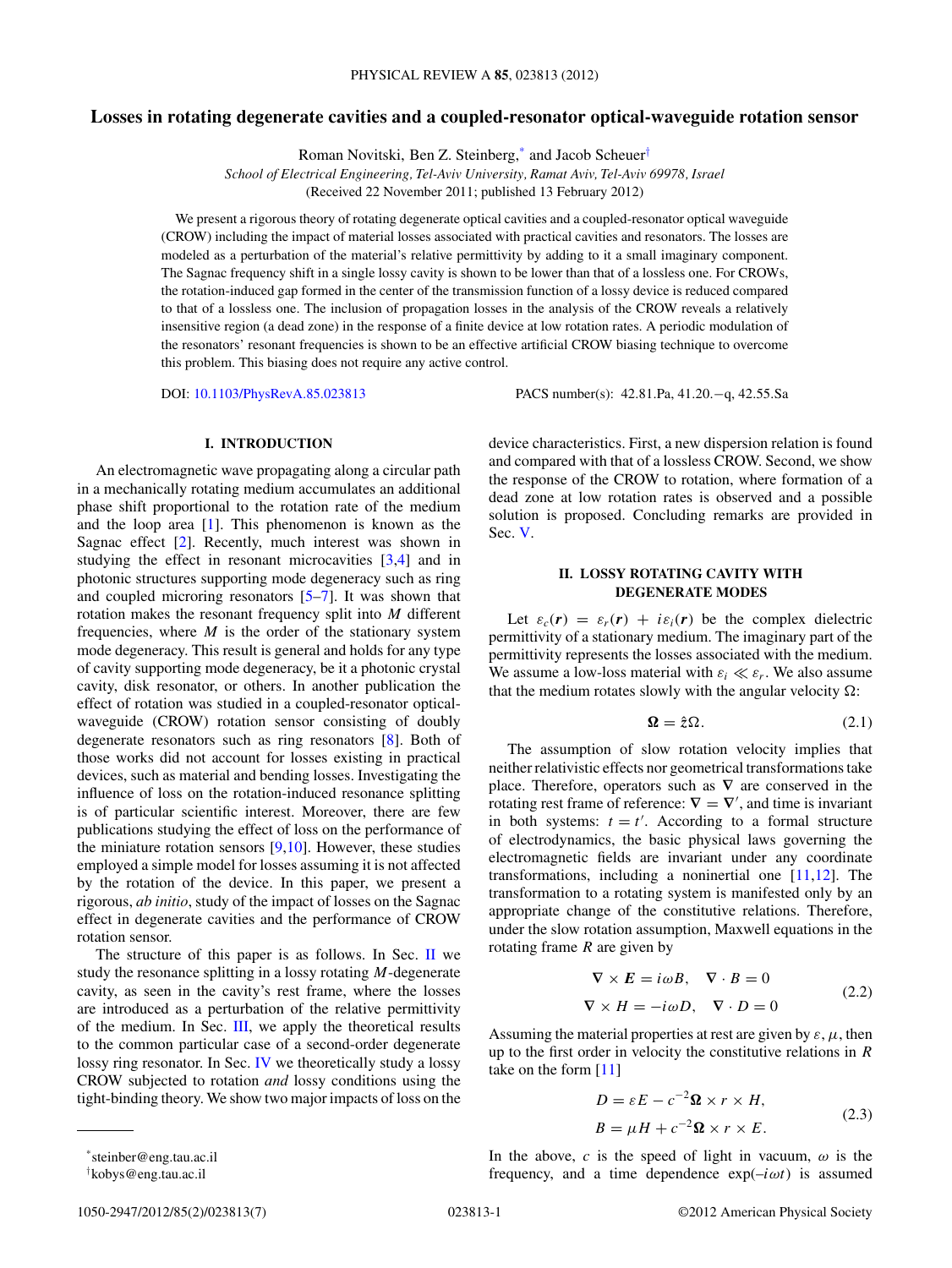<span id="page-1-0"></span>and suppressed. The wave equation, up to first order in  $\Omega$ , describing the magnetic field in a lossy medium can be derived following the procedure outlined in the previous work  $[13]$ , and it is given by

$$
\Theta_c H_{\Omega}(r) = k^2 H_{\Omega}(r) + ikL_{\Omega} H_{\Omega}(r),\tag{2.4}
$$

where  $\Theta_c$  is the wave operator,

$$
\Theta_c \equiv \nabla \times \frac{1}{\varepsilon_c(r)} \nabla \times \cdots,
$$
 (2.4a)

 $L_{\Omega}$  is the rotation-induced operator,

$$
L_{\Omega}H_{\Omega}(r) = \nabla \times \frac{\beta}{\varepsilon_c(r)} \times H_{\Omega}(r) + \frac{\beta}{\varepsilon_c(r)} \times \nabla \times H_{\Omega}(r),
$$
\n(2.4b)

and  $k = \omega/c$ ,  $\beta = c^{-1} \Omega \times r$ . In the development of Eqs. (2.4) and  $(2.4b)$ , only terms up to the first order in  $\beta$  are kept.

We assume a dielectric structure with a lossless cavity, which resonates at a resonant frequency  $\omega_0$  and supports  $M$ order mode degeneracy. At rest, the magnetic field in the cavity is governed by the wave equation

$$
\Theta_r H_0^{(m)}(r) = k_0^2 H_0^{(m)}(r) k_0 = \frac{\omega_0}{c}, \quad m = 1, 2, ..., M, \quad (2.5)
$$

where  $H_0^{(m)}(r)$  is the *m*th degenerate mode, and the operator  $\Theta_r$  is defined as

$$
\Theta_r \equiv \nabla \times \frac{1}{\varepsilon_r(r)} \nabla \times \cdots. \tag{2.5a}
$$

Our goal now is to express the resonant frequency and resonant field of a lossy cavity under rotation ( $\omega$ ,  $H_{\Omega}$ ), governed by Eq. (2.4), in terms of the resonant frequency and modes of the lossless system at rest  $(\omega_0, H_0^{(m)})$ . To that end we define the inner product between two vector fields as the volume integration:

$$
\langle F, G \rangle \equiv \int F \cdot \bar{G} d^3 r,\tag{2.6}
$$

where the overbar denotes the complex conjugate, and the dot product is the standard scalar product between the two vectors *F* and *G*. Performing an inner product of Eq. (2.5) with  $H_{\Omega}$ and of Eq.  $(2.4)$  with each of the degenerate modes  $H_0^{(m)}$  we get the following set of equations:

$$
\langle \Theta_r H_0^{(m)}, H_\Omega \rangle = k_0^2 \langle H_0^{(m)}, H_\Omega \rangle, \tag{2.7a}
$$

$$
\langle \Theta_c H_{\Omega}, H_0^{(m)} \rangle = k^2 \langle H_{\Omega}, H_0^{(m)} \rangle + ik \langle L_{\Omega} H_{\Omega}, H_0^{(m)} \rangle, \quad (2.7b)
$$

which hold for  $m = 1, 2, \ldots, M$ . By subtracting from Eq. (2.7b) the complex conjugate of Eq.  $(2.7a)$ , and using the fact that  $\Theta_r$ is a self-adjoint operator, we obtain

$$
(k2 - k02)(H\Omega, H0(m)) + ik\langle L\Omega H\Omega, H0(m)\rangle = \langle \Thetac H\Omega, H0(m) \rangle - \langle \Thetar H\Omega, H0(m) \rangle.
$$
 (2.8)

Since slow rotation may only affect the phase accumulation rate and the resonant frequency, but its effect on the mode shape is completely negligible [\[14\]](#page-6-0), we express  $H_{\Omega}$  as a linear sum of the stationary modes:

$$
H_{\Omega}(r) = \sum_{n=1}^{M} a_n H_0^{(m)}(r),
$$
 (2.9)

where  $n = 1,2,...,M$  and  $a_n$  are unknown coefficients. Substituting Eq.  $(2.9)$  back into Eq.  $(2.8)$  results in the following matrix equation:

$$
(\omega^2 - \omega_0^2) \sum_{n=1}^{M} a_n A_{mn} - \omega \omega_0 \Omega \sum_{n=1}^{M} a_n \tilde{B}_{mn}
$$
  
=  $-\omega_0^2 \sum_{n=1}^{M} a_n \tilde{C}_{mn} m = 1, 2, ..., M,$  (2.10)

where

$$
A_{mn} = \langle H_0^{(n)}, H_0^{(m)} \rangle, \n\tilde{B}_{mn} = \varepsilon_0 \langle \hat{z} \times r, e^{i \frac{\varepsilon_i}{\varepsilon_r}} (\bar{H}_0^{(n)} \times E_0^{(m)} + H_0^{(m)} \times \bar{E}_0^{(n)}) \rangle, \quad (2.10a) \n\tilde{C}_{mn} = i c^2 \varepsilon_0^2 \Big\langle \frac{\varepsilon_i}{\varepsilon_c} E_0^{(n)}, \varepsilon_r E_0^{(m)} \Big\rangle.
$$

In the derivation of the last equation we used  $\varepsilon_c$  ≃  $|\varepsilon_c|e^{i(\varepsilon_i/\varepsilon_r)}$  and the identity  $\nabla \times H_0^{(m)} = -i\omega_0 \varepsilon_0 \varepsilon_r E_0^{(m)}$  was employed. Equation (2.10) is an eigenvalue problem, where the eigenvector consists of the unknowns  $a_n$  with the eigenvalue depending on the operation frequency*ω* which has been shifted from *ω*<sup>0</sup> as a result of both rotation and loss. Notice that for the lossless case  $(\varepsilon_i = 0)$  Eq. (2.10) reduces to the result given in Ref.  $[7]$ . In order to simplify Eq.  $(2.10)$  and to attain more intuitive understanding, we assume that (a) the modes are highly confined within the cavity; (b) the relative permittivities are constant inside the cavity. Therefore, Eqs. (2.10) and (2.10) can be simplified further as

$$
\left[\omega^2 - \omega_0^2 \left(1 - i\frac{\varepsilon_i}{\varepsilon_c}\right)\right] \sum_{n=1}^M a_n A_{mn}
$$
  
=  $\omega \omega_0 \Omega \left(1 - i\frac{\varepsilon_i}{\varepsilon_r} - \frac{\varepsilon_i^2}{\varepsilon_r^2}\right) \sum_{n=1}^M a_n B_{mn}$   
 $m = 1, 2, ..., M,$  (2.11)

where

$$
A_{mn} = \langle \boldsymbol{H}_0^{(n)}, \boldsymbol{H}_0^{(m)} \rangle,
$$
  
\n
$$
B_{mn} = \varepsilon_0 \langle \hat{z} \times \boldsymbol{r}, (\tilde{\boldsymbol{H}}_0^{(n)} \times \boldsymbol{E}_0^{(m)} + \boldsymbol{H}_0^{(m)} \times \tilde{\boldsymbol{E}}_0^{(n)}) \rangle, \quad (2.11a)
$$
  
\n
$$
\tilde{C}_{mn} \cong i \frac{\varepsilon_i}{\varepsilon_c} \langle \boldsymbol{H}_0^{(n)}, \boldsymbol{H}_0^{(m)} \rangle = i \frac{\varepsilon_i}{\varepsilon_c} A_{mn}.
$$

In the transition from Eq.  $(2.10)$  to Eq.  $(2.11)$  the matrix elements  $\tilde{C}_{mn}$  were expressed by the elements  $A_{mn}$  as shown in Eq. (2.11a). The last equation can be rewritten as the eigenvalue problem with **A** and **B** being square  $M \times M$  matrices with elements *Amn* and *Bmn*, respectively:

$$
\Omega \mathbf{A}^{-1} \mathbf{B} \mathbf{a} = \frac{\left[\omega^2 - \omega_0^2 \left(1 - i \frac{\varepsilon_i}{\varepsilon_c}\right)\right]}{\omega \omega_0 \left(1 - i \frac{\varepsilon_i}{\varepsilon_r} - \frac{\varepsilon_i^2}{\varepsilon_r^2}\right)} \mathbf{a},\tag{2.12}
$$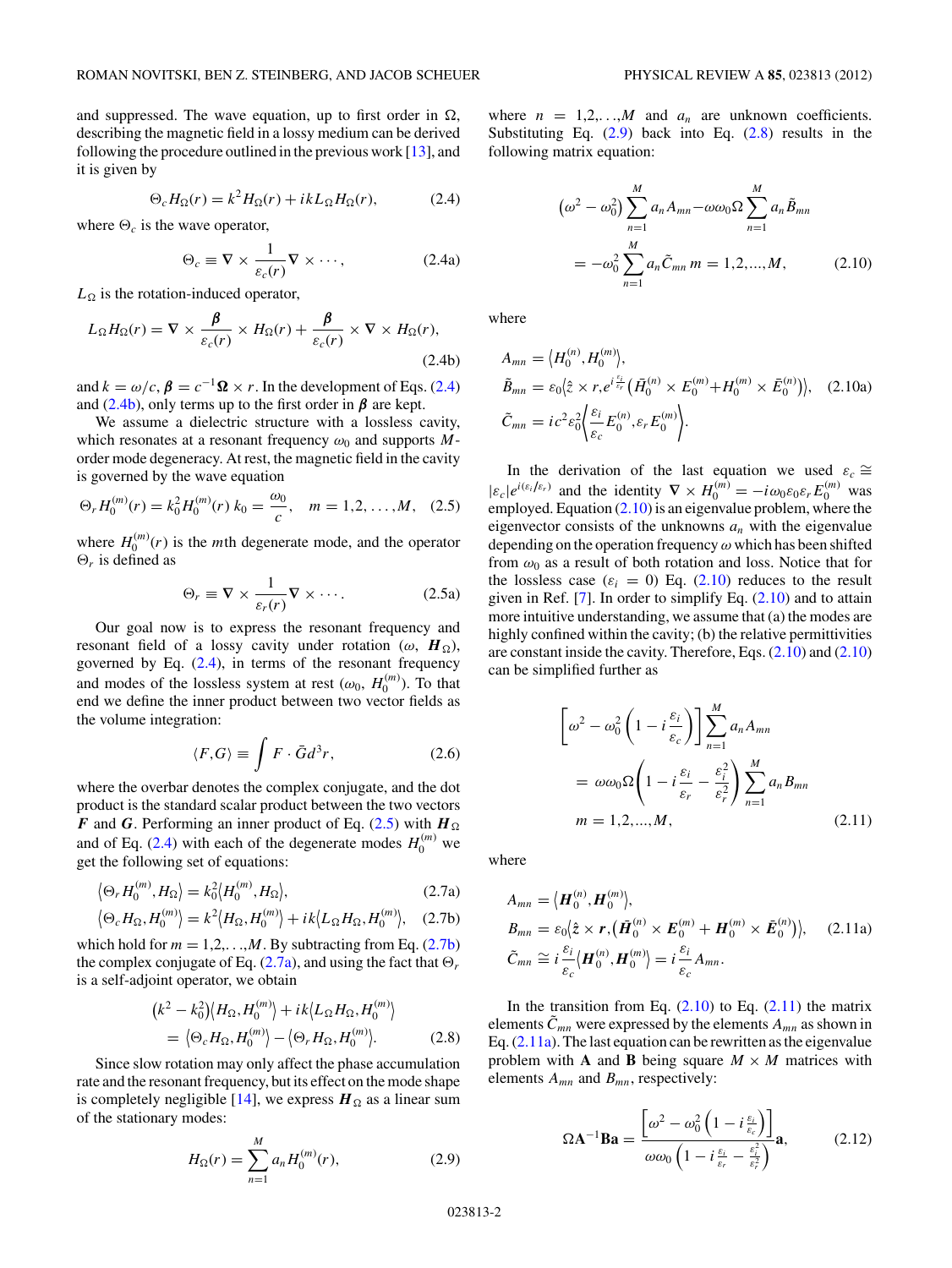<span id="page-2-0"></span>where **a** is a column vector with the elements  $a_n$ . We rewrite Eq. [\(2.12\)](#page-1-0) as

$$
\mathbf{Ca} = \frac{\frac{1}{2} \left[ \omega^2 - \omega_0^2 \left( 1 - i \frac{\varepsilon_i}{\varepsilon_c} \right) \right]}{\Omega \omega \omega_0 \left( 1 - i \frac{\varepsilon_i}{\varepsilon_r} - \frac{\varepsilon_i^2}{\varepsilon_r^2} \right)} \mathbf{a} = \Lambda \mathbf{a}, \quad \mathbf{C} = \frac{1}{2} \mathbf{A}^{-1} \mathbf{B}.
$$
\n(2.12a)

Generally, the matrix **C** possesses *M* distinct eigenvalues  $\Lambda_i$ ,  $j = 1, 2, \ldots, M$ . Note that Eq. (2.12a) is identical to the eigenvalue problem of a lossless degenerate cavity [\[7\]](#page-6-0), meaning the eigenvectors are identical and the eigenvalues must be real numbers. Therefore, the expansion in Eq. [\(2.9\)](#page-1-0) is identical for both lossy and lossless cavities, but the resonant frequencies in each cavity's wave equation are different. Expressing the resonant frequency shift as

$$
\delta \omega = \omega - \omega_0, \tag{2.13}
$$

and substituting it back into Eq.  $(2.12a)$  we can approximately express it in terms of the eigenvalues  $\Lambda_i$  as

$$
\delta \omega_j(\Omega, \varepsilon_i) = \omega_0 \left[ \Lambda_j \Omega \left( 1 - i \frac{\varepsilon_i}{2\varepsilon_r} - \frac{\varepsilon_i^2}{\varepsilon_r^2} \right) - i \frac{\varepsilon_i}{2\varepsilon_r} - \frac{3\varepsilon_i^2}{8\varepsilon_r^2} \right].
$$
\n(2.13a)

The last expression should be interpreted with caution, since the last two terms in the square brackets are not rotation related and they contribute to the change of the resonant frequency in a stationary cavity as a result of loss only. On the other hand, the other three terms in the inner brackets are due to rotation and are modified by loss. Therefore, we can divide the different contributions as follows:

$$
\delta \omega_j(\varepsilon_i)_{\text{stat,re}} = \delta \omega(\varepsilon_i)_{\text{stat,re}} = -\frac{3\varepsilon_i^2}{8\varepsilon_r^2} \omega_0 \forall j,
$$
  
\n
$$
\delta \omega_j(\varepsilon_i)_{\text{stat,im}} = \delta \omega(\varepsilon_i)_{\text{stat,im}} = -i \frac{\varepsilon_i}{2\varepsilon_r} \omega_0 \forall j,
$$
  
\n
$$
\delta \omega_j(\Omega, \varepsilon_i)_{\text{rot,re}} = \Lambda_j \Omega \left(1 - \frac{\varepsilon_i^2}{\varepsilon_r^2}\right) \omega_0,
$$
  
\n
$$
\delta \omega_j(\Omega, \varepsilon_i)_{\text{rot,im}} = -i \frac{\varepsilon_i}{2\varepsilon_r} \Lambda_j \Omega \omega_0.
$$
 (2.13b)

From the above we can make three major observations: (a) The resonant frequency of a stationary cavity is reduced by  $\delta \omega(\varepsilon_i)$ <sub>stat,re</sub> having an imaginary part  $\delta \omega(\varepsilon_i)$ <sub>stat,im</sub> which represents the attenuation coefficient; (b) when that cavity rotates, the resonant frequency splits into *M* distinct frequencies, where the Sagnac frequency splitting is  $\delta \omega_i(\omega, \varepsilon_i)_{\text{rot},\text{re}}$  for the *j* th mode, and the attenuation coefficient is modified by  $\delta\omega_i(\omega,\varepsilon_i)_{\text{rot},\text{im}}$ ; (c) the Sagnac frequency splitting is reduced by loss, and the specific attenuation coefficient is reduced for the corotating modes or increased for the contrarotating modes, all relatively to the stationary one.

#### **III. CLASSICAL SAGNAC EFFECT IN A LOSSY RING RESONATOR**

The theory developed in the previous section holds for a general lossy cavity that supports mode degeneracy. It, therefore, holds also for the most familiar case: the ring



FIG. 1. (Color online) The real part of the resonant frequencies of a lossy ring resonator when stationary and when rotating.

resonator. It has been shown previously [\[7\]](#page-6-0) that the eigenvalues for a large single lossless ring resonator, calculated from the matrix  $C$  in Eq.  $(2.12a)$ , are given by

$$
\Lambda_{1,2} = \pm \frac{R}{nc},\tag{3.1}
$$

where *R* is the ring's radius,  $n = \sqrt{\varepsilon_r}$ , and *c* is the speed of light in vacuum. Therefore, using this result in Eq. (2.13a), the resonance frequency shift as a result of loss and rotation is

$$
\delta\omega_{1,2}(\Omega,\varepsilon_i)=\omega_0\left[\pm\frac{R}{nc}\Omega\left(1-i\frac{\varepsilon_i}{2\varepsilon_r}-\frac{\varepsilon_i^2}{\varepsilon_r^2}\right)-i\frac{\varepsilon_i}{2\varepsilon_r}-\frac{3\varepsilon_i^2}{8\varepsilon_r^2}\right].
$$
\n(3.2)

For a lossless ring resonator, the above result reduces to the classical Sagnac effect [\[15\]](#page-6-0). For a lossy rotating ring resonator the real part of the resonant frequencies is given by

$$
\omega_{re}^{\pm} = \omega_0 \left[ 1 - \frac{3\varepsilon_i^2}{8\varepsilon_r^2} \pm \frac{R}{nc} \Omega \left( 1 - \frac{\varepsilon_i^2}{\varepsilon_r^2} \right) \right].
$$
 (3.3)

The real part of the resonant frequencies for a stationary and rotating lossy ring resonator as function of the imaginary part of the relative permittivity is shown in Fig. 1. The parameters used for all the figures in this section are  $\varepsilon_r$  = 2.25,  $\omega_0 = 1.216 \times 10^{15}$  rad/s,  $R = 100 \mu \text{m}, \omega = 3e-5\omega_0$ . Such a high rotation rate is used solely for illustration purposes, because of the extremely small Sagnac frequency shift for such resonators. We see that the frequency of the corotating mode is lowered by rotation, while the frequency of the contrarotating mode is increased. Note also that as the losses grow, the frequencies decrease.

The imaginary part of the resonant frequencies is

$$
\omega_{\rm im}^{\pm} = -i \frac{\varepsilon_i}{2\varepsilon_r} \left( 1 \pm \frac{R}{nc} \Omega \right) \omega_0. \tag{3.4}
$$

The result is shown in Fig. [2.](#page-3-0) Interestingly, the corotating mode, which takes a longer time to complete a round trip in the resonator, has a lower specific attenuation coefficient, as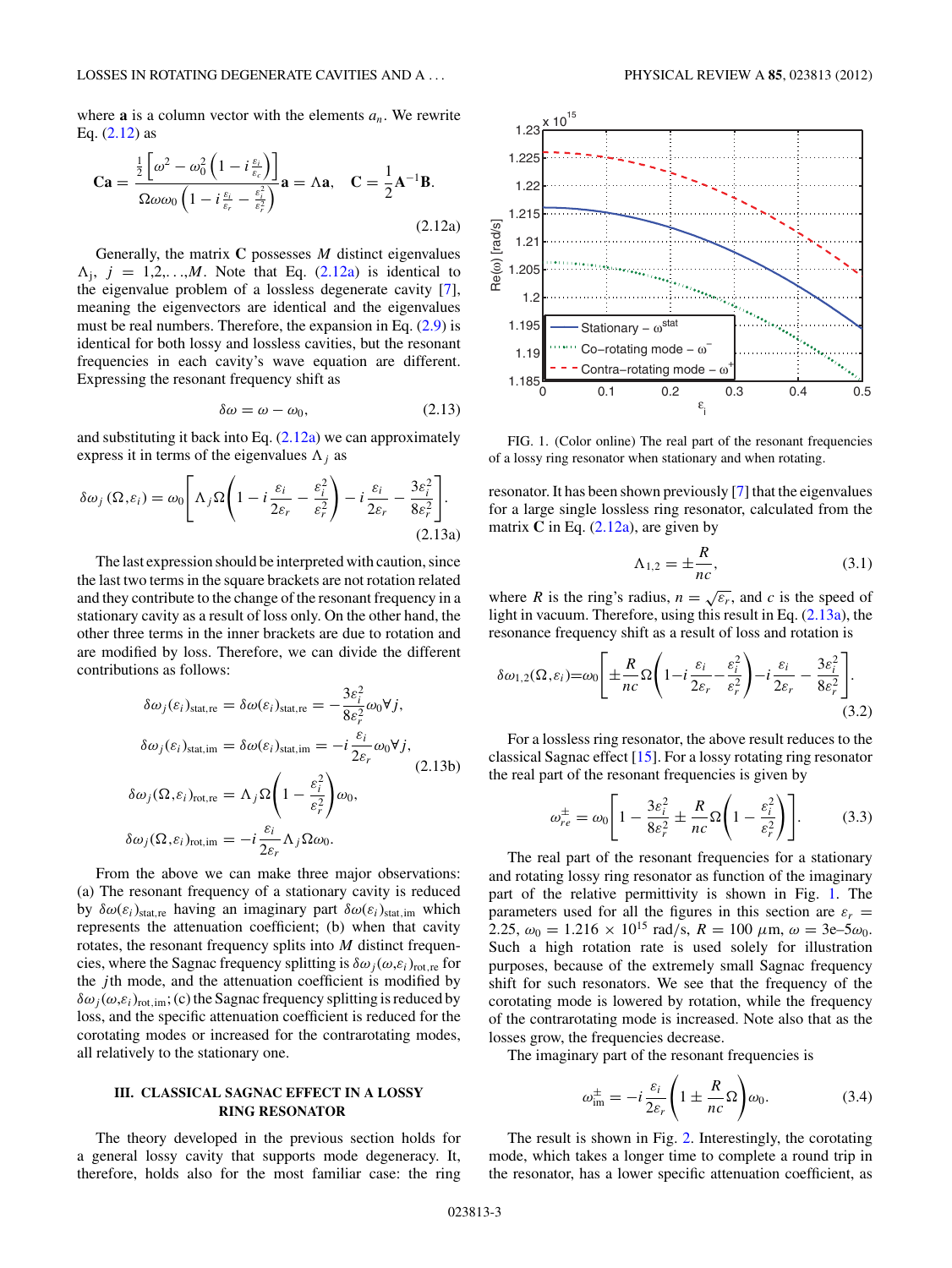<span id="page-3-0"></span>

FIG. 2. (Color online) The imaginary part of the resonant frequencies of a lossy ring resonator when stationary and when rotating.

opposed to the contrarotating mode. This fact may indicate that the round trip losses of both modes are the same, and are equal to the round trip loss of the stationary ring resonator. In order to explore that, we calculate the ratio between the imaginary part and the real part of the resonant frequency of a mode defined as the quality factor. The quality factors of a rotating resonator normalized to that of a stationary one are shown in Fig. 3. Surprisingly, the quality factors are different, meaning the round trip losses of the rotating modes are not the same. The round trip loss of the corotating mode in the rest frame of the rotating resonator is lower (higher *Q* factor) than that of the contrarotating mode (lower *Q* factor).

The Sagnac frequency splitting, which is the difference in the resonant frequencies of the two modes, is shown in Fig. 4. The splitting is getting lower for higher losses, but since it is a second-order effect, it may not impose a practical limitation for low-loss ring resonators.







FIG. 4. (Color online) Sagnac frequency splitting of a ring resonator, as a function of the imaginary part of relative permittivity. The dashed line shows the value for a lossless resonator.

#### **IV. STUDY OF THE LOSSY ROTATING CROW**

In this section we study a rotating CROW consisting of weakly coupled doubly degenerate lossy cavities, such as ring resonators. For a lossless and stationary CROW the counterclockwise (CCW) mode  $H_0^+$  in even-numbered resonators couples to the clockwise (CW) mode  $H_0^-$  in oddnumbered resonators, all having the same resonant frequency  $\omega_0$ , as shown in Fig. 5. When the entire structure is rotating, the resonant frequency of the *m*th resonator shifts to  $\omega_0$ +  $(-1)^{m} \delta \omega(\Omega)$  where  $\delta \omega(\Omega)$  is the Sagnac frequency shift of a lossless ring resonator, and the modal fields in each resonator are no longer  $H_0^{\pm}$ .

Our goal is to perform an analysis of the CROW dispersion relation [\[8\]](#page-6-0), while taking into consideration the *practical* losses associated with the ring resonators comprising the CROW. To that end, we solve the wave equation given by Eq. [\(2.4\)](#page-1-0). Since the CROW consists of weakly coupled resonators, the tight-binding approach is a convenient solution technique. Considering the previous observation that a CW rotating mode



FIG. 5. CROW consisting of doubly degenerate ring resonators: (a) stationary, (b) rotating.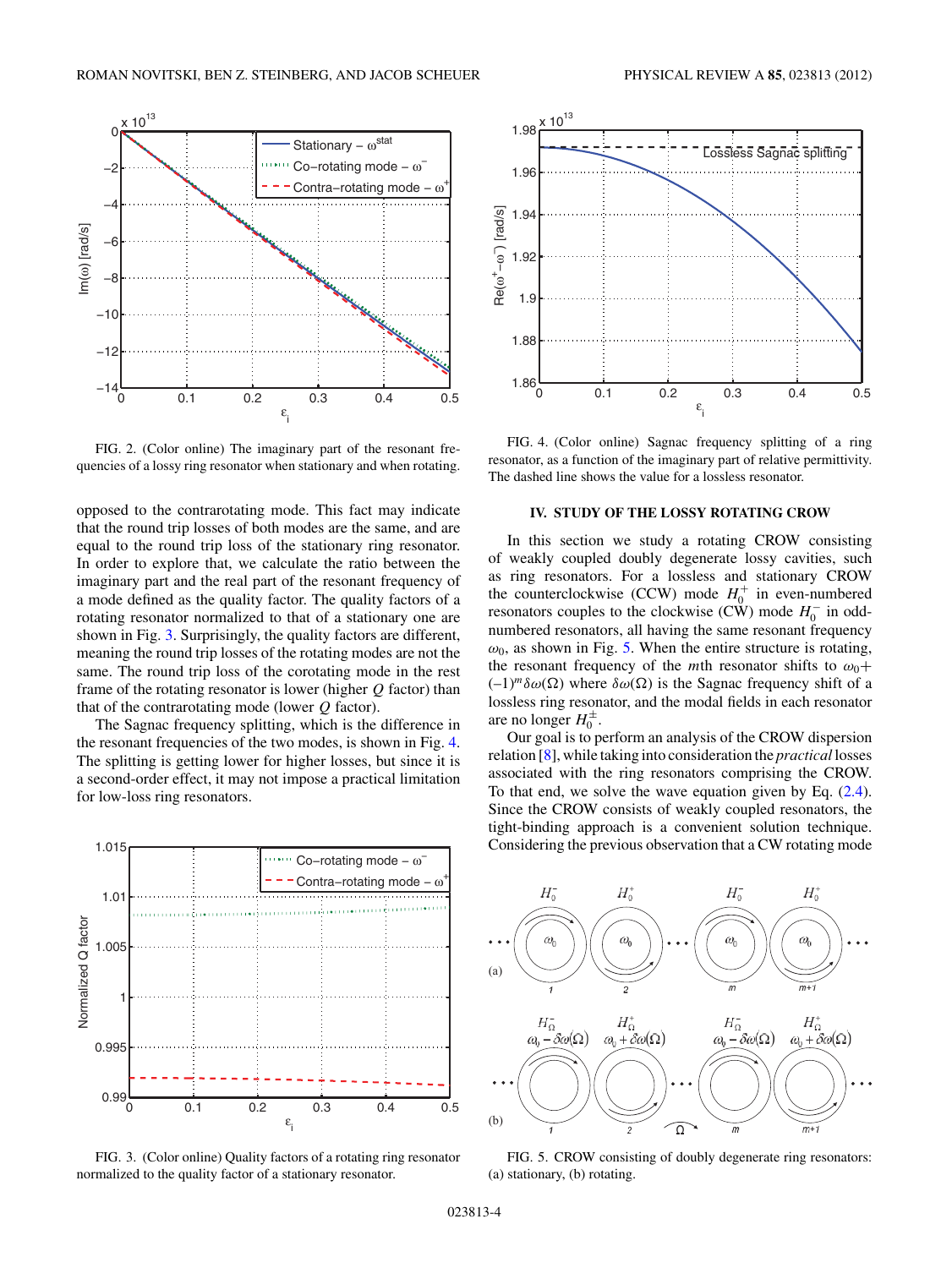<span id="page-4-0"></span>in a given resonator couples only to the CCW rotating mode of its neighbor, we expand the total field of the lossy rotating system with the modes  $H_{\Omega}^{\pm}$ :

$$
H_{\Omega}(r) = \sum_{m} A_{m} H_{m}(r), \quad H_{m}(r) = \begin{cases} H_{\Omega}^{+}(r - r_{m}), & m \text{ even} \\ H_{\Omega}^{-}(r - r_{m}), & m \text{ odd} \end{cases},
$$
\n(4.1)

where  $r_m$  is the location of the *m*th resonator center, and  $H_{\Omega}^{\pm}$  are the rotation eigenmodes of a single lossless rotating resonator comprised of a linear combination of the degenerate modes of a stationary lossless resonator as given by Eq. [\(2.9\)](#page-1-0). For a thorough discussion and overview of their properties the reader may refer to the previous works  $[3,4]$ . In this representation of the solution, the modal fields  $H_{\Omega}^{\pm}$  are used as mere building blocks, and the fact that they also satisfy Eq.  $(2.5)$ , since they form a combination of stationary modes, will be exploited. The intercavity coupling, as well as the effect of loss and rotation, will be manifested through the expansion coefficients  $A_m$ . We decompose now the relative permittivity of the entire structure  $\varepsilon_c(\mathbf{r}) = \varepsilon_r(\mathbf{r}) + i\varepsilon_i(\mathbf{r})$  to that of the background structure  $\varepsilon_b(\mathbf{r})$  (without the resonators) as

$$
\frac{1}{\varepsilon_c(r)} = \frac{1}{\varepsilon_b(r)} + \sum_k d(r, r_k),\tag{4.2a}
$$

where  $d(\mathbf{r}, \mathbf{r}_k)$  represents the variation in  $1/\varepsilon_c(\mathbf{r})$  introduced by the *k*th resonator:

$$
d(r,r_k) = \frac{1}{\varepsilon_d(r-r_k)} - \frac{1}{\varepsilon_b(r)}.\tag{4.2b}
$$

Here  $\varepsilon_d(\mathbf{r}) = \varepsilon_{dr}(\mathbf{r}) + i\varepsilon_{di}(\mathbf{r})$  represents the perfect background with a single lossy resonator located at the origin. With this decomposition the operator  $\Theta_c$  can be decomposed into a series of operators representing the contribution of the background structure and of each of the resonators separately:

$$
\Theta_c = \Theta_b + \sum_k \Theta_k, \tag{4.3a}
$$

where

$$
\Theta_b = \nabla \times \frac{1}{\varepsilon_b(\mathbf{r})} \nabla \times , \Theta_k = \nabla \times d(\mathbf{r}, r_k) \nabla \times . \qquad (4.3b)
$$

Moreover, each of the summed modes in Eq. (4.1) satisfies the wave equation for a lossless resonator:

$$
(\Theta_b + \Theta_{rm})H_m = \left(\frac{\omega_0}{c}\right)^2 H_m, \tag{4.4a}
$$

where

$$
\Theta_{rm} = \nabla \times \frac{1}{\varepsilon_{dr}(r - r_m)} \nabla \times . \tag{4.4b}
$$

In order to obtain a rotating lossy CROW solution for the coefficients  $A_m$ , we substitute the expansion in Eq.  $(4.1)$  into the wave equation  $(2.4)$  and perform an inner product of the resulting equation with  $H_n$ , with *n* roaming over all the resonators involved. The result is the following algebraic set of equations for the coefficients *Am*:

$$
\sum_{m} A_{m} \langle \Theta_{c} \boldsymbol{H}_{m}, \boldsymbol{H}_{n} \rangle = k^{2} \sum_{m} A_{m} \langle \boldsymbol{H}_{m}, \boldsymbol{H}_{n} \rangle
$$

$$
+ ik \sum_{m} A_{m} \langle L_{\Omega} \boldsymbol{H}_{m}, \boldsymbol{H}_{n} \rangle. \quad (4.5)
$$

Since the indices *m*, *n* indicate resonator locations, and exploiting the same assumptions (a) and (b) from Sec.  $II$ , regarding the high confinement and the constant permittivity inside the cavities, the last equation can be approximated [up to the second order in  $\varepsilon_i(\mathbf{r})/\varepsilon_r(\mathbf{r})$  as

$$
\left[k_0^2\left(1-i\frac{\varepsilon_i}{\varepsilon_r} - \frac{\varepsilon_i^2}{\varepsilon_r^2}\right) - k^2\right] \left\| \boldsymbol{H}_{\Omega}^+\right\|^2 A_n + \sum_m \tau_{m-n} A_m -ik \sum_m A_m \langle L_{\Omega} \boldsymbol{H}_m, \boldsymbol{H}_n \rangle = 0, \tag{4.6}
$$

where  $\tau_{m-n}$  is given by

$$
\tau_{m-n} = \left\langle \sum_{k \neq m} \Theta_k \boldsymbol{H}_m, \boldsymbol{H}_n \right\rangle. \tag{4.6a}
$$

For  $m - n \neq \pm 1$  these elements are exponentially small and negligible compared to the dominant elements  $\tau_1 = \tau_{-1}$  [\[16\]](#page-6-0). The third term in Eq. (4.6), containing the inner product, can be simplified the same way as Eq.  $(2.8)$  in Sec. [II,](#page-0-0) so that the Eq.  $(4.6)$  reads as

$$
\left[\omega_0^2 \left(1 - i\frac{\varepsilon_i}{\varepsilon_r} - \frac{\varepsilon_i^2}{\varepsilon_r^2}\right) - \omega^2\right] \|\boldsymbol{H}_{\Omega}^+\|^2 A_n + \tau_1 A_{n+1} + \tau_{-1} A_{n-1}
$$

$$
+ 2(-1)^n \delta \omega(\Omega) \omega \|\boldsymbol{H}_{\Omega}^+\|^2 \left(1 - i\frac{\varepsilon_i}{\varepsilon_r} - \frac{\varepsilon_i^2}{\varepsilon_r^2}\right) = 0, \qquad (4.7)
$$

where  $\delta\omega(\Omega)$  is the Sagnac frequency shift of a single lossless rotating resonator, and the elements  $\tau_1$ ,  $\tau_{-1}$  are given by [\[8\]](#page-6-0)

$$
\tau_1 = \tau_{-1} = \frac{\Delta \omega \| \bm{H}_{\Omega}^+ \|^2 \omega_0}{c^2}, \tag{4.7a}
$$

with  $\Delta\omega$  being the stationary CROW bandwidth. Substituting Eq.  $(4.7a)$  into Eq.  $(4.7)$  and rearranging, we get the following eigenvector and eigenvalue problem for the vector coefficients *An*:

$$
\frac{1}{2} (A_{n+1} + A_{n-1}) + (-1)^n \frac{\delta \omega(\Omega) \omega}{\omega_0 \Delta \omega} \left( 1 - i \frac{\varepsilon_i}{\varepsilon_r} - \frac{\varepsilon_i^2}{\varepsilon_r^2} \right)
$$
\n
$$
= \frac{\left[ \omega^2 - \omega_0^2 \left( 1 - i \frac{\varepsilon_i}{\varepsilon_r} - \frac{\varepsilon_i^2}{\varepsilon_r^2} \right) \right]}{2 \omega_0 \Delta \omega} A_n. \tag{4.8}
$$

Expressing the eigenvector elements *An* as

$$
A_n = A_0 e^{i\beta n}, \tag{4.9}
$$

and inserting it into Eq. (4.8), we can find the transmission function of a CROW as a function of *β*. For example, we solve Eq. (4.8) for the lossless case ( $\varepsilon_i = 0$ ) and for a lossy case  $(\varepsilon_i = 0.2)$  with the following set of parameters:  $\varepsilon_r = 2.25$ ,  $\Delta\omega = 10^{13}$  rad/s,  $\omega_0 = 10^{14}$  rad/s,  $\delta\omega(\Omega) = 0.2\Delta\omega$ . The calculated transmission functions are shown in Fig. [6.](#page-5-0) The curve of the lossy CROW (lower) is shifted towards lower frequencies compared to that of the lossless CROW (upper) and the rotation-induced gap (RIG) is smaller by 0.8%. These results are consistent with those of a single lossy ring resonator shown in Sec. [III,](#page-0-0) where we have shown that losses reduce both the resonant frequency of a resonator and the Sagnac frequency shift. However, it should be emphasized that the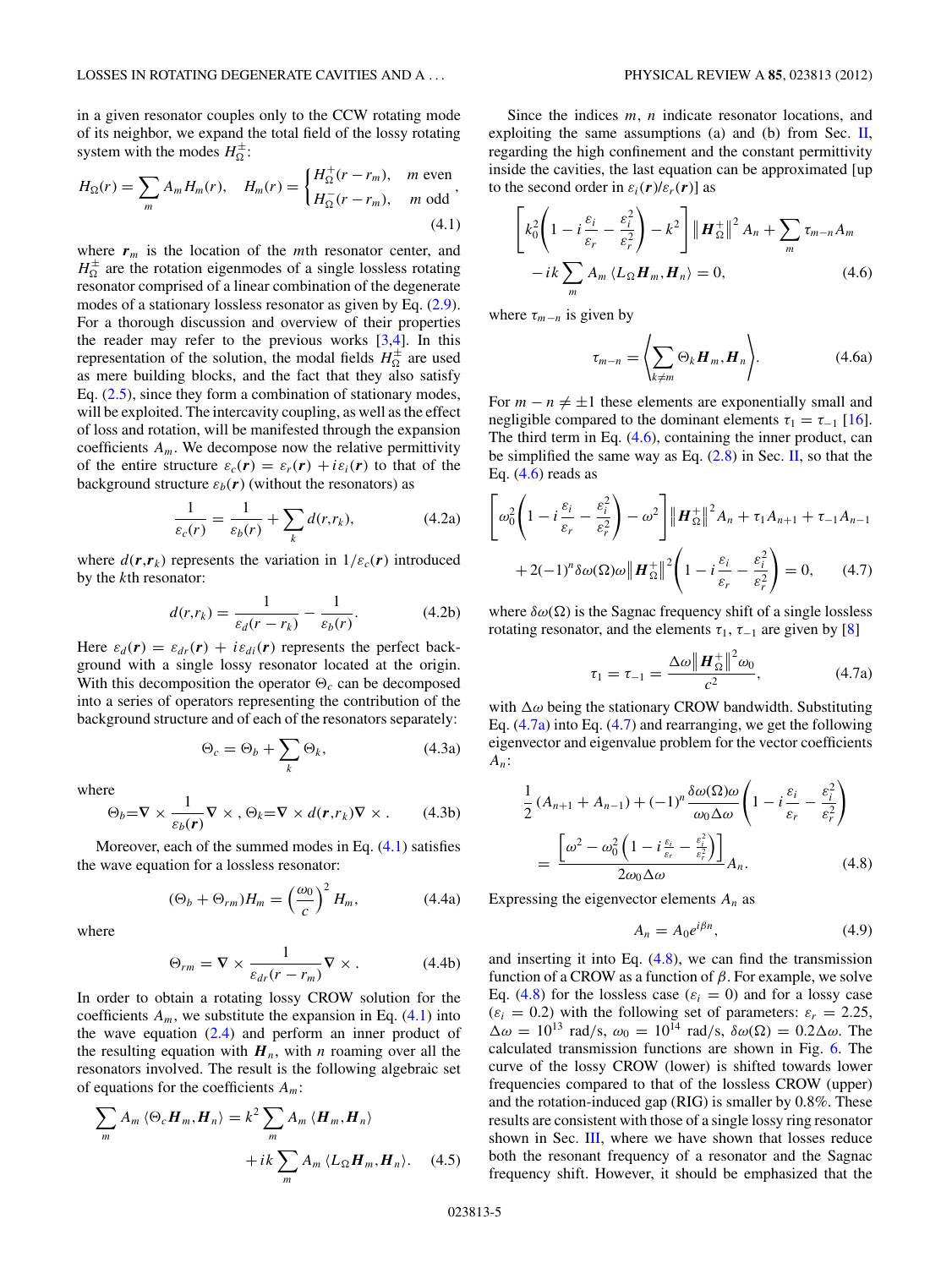<span id="page-5-0"></span>

FIG. 6. (Color online) Transmission function of the rotating lossless and lossy CROWs.

rotation-induced gap is barely affected even by such substantial losses.

It can be shown that the bandwidth of rotation-induced gap is given by

$$
\Delta \omega_r = 2\delta \omega(\Omega) \left( 1 - \frac{\varepsilon_i^2}{\varepsilon_r^2} \right). \tag{4.10}
$$

This expression is consistent with the example above when putting into it the values of the relative permittivity. We get a reduction of 0.8% in the RIG bandwidth.

Next, we examine the transmission of a finite-length CROW at the center of the rotation-induced gap as a function of the Sagnac shift  $\delta\omega(\Omega)$ . By substituting  $\omega = \omega_0$  into Eq. [\(4.8\)](#page-4-0) and solving for  $A_n$ , we find the amplitudes of the fields in each resonator of the CROW. Particularly, we are interested in the amplitude in the last resonator, which represents the rotation-induced attenuation of the entire CROW. For example, assuming a CROW consisting of 20 resonators, with the following set of parameters:  $\varepsilon_r = 2.25$ ,  $\Delta \omega = 10^{13}$  rad/s,  $\omega_0 = 10^{14}$  rad/s, we get the transmission as a function of a normalized Sagnac frequency shift (of a single lossless resonator, linearly proportional to the rotation rate) for a number of values of  $\varepsilon_i$  as shown in Fig. 7. For the lossless case (upper curve), the transmission is linear, indicating exponential attenuation. As the losses grow, we observe a formation of a dead zone around zero rotation rates. At that region the response becomes flat, meaning the device is insensitive to rotation. But as the rotation rate increases, the transmission of a lossy device becomes very close to that of a lossless one. The last observation means that if a lossy device is biased at a nonzero rotation rate, the achieved performance in terms of sensitivity can be very close to that of a lossless device.

A simple solution for the dead-zone formation is to apply a constant artificial biasing (without the actual physical rotation) to the CROW, by tuning the odd- and even-numbered resonators in the chain to different resonance frequencies. This biasing basically mimics the effect of rotation and opens a band gap in the transmission function even in the absence of rotation. As a result the operation point of the CROW is shifted away from the problematic range and the dead-zone formation



FIG. 7. (Color online) Transmission of a 20-resonator CROW for different loss values as a function of a normalized Sagnac frequency shift.

is eliminated. The simplest constant modulation can be done during the fabrication process of the device. For example, a slight variation in the effective perimeters of the odd-numbered resonators from those of the even-numbered resonators gives the desired result. In case a dynamic modulation is required, it is possible to fabricate a thermoelectric heater on top of each resonator [\[17\]](#page-6-0). By periodically changing the refractive index of the material through the thermoelectric effect, one can "bias" the CROW as required to achieve the best possible performance. We demonstrate this concept in the following example. Consider a CROW consisting of 20 ring resonators with a radius of 100  $\mu$ m, with a *Q* factor of 10<sup>4</sup>, made of a dielectric material with  $\varepsilon_r = 2.25$ , and an intercavity power coupling of 0.01. The CROW input and output terminals consist of dielectric waveguides coupled to the first and the last rings, both with power coupling coefficients of 0.1. The odd-numbered rings resonate at  $\omega_0 = 12.152 \times 10^{14}$ rad*/*s, which corresponds to the angular mode 608 with a



FIG. 8. (Color online) Transmission (normalized units) of a "biased" CROW as a function of frequency (normalized to the free spectral range of a single resonator with  $\omega_0$ ) for various rotation rates.